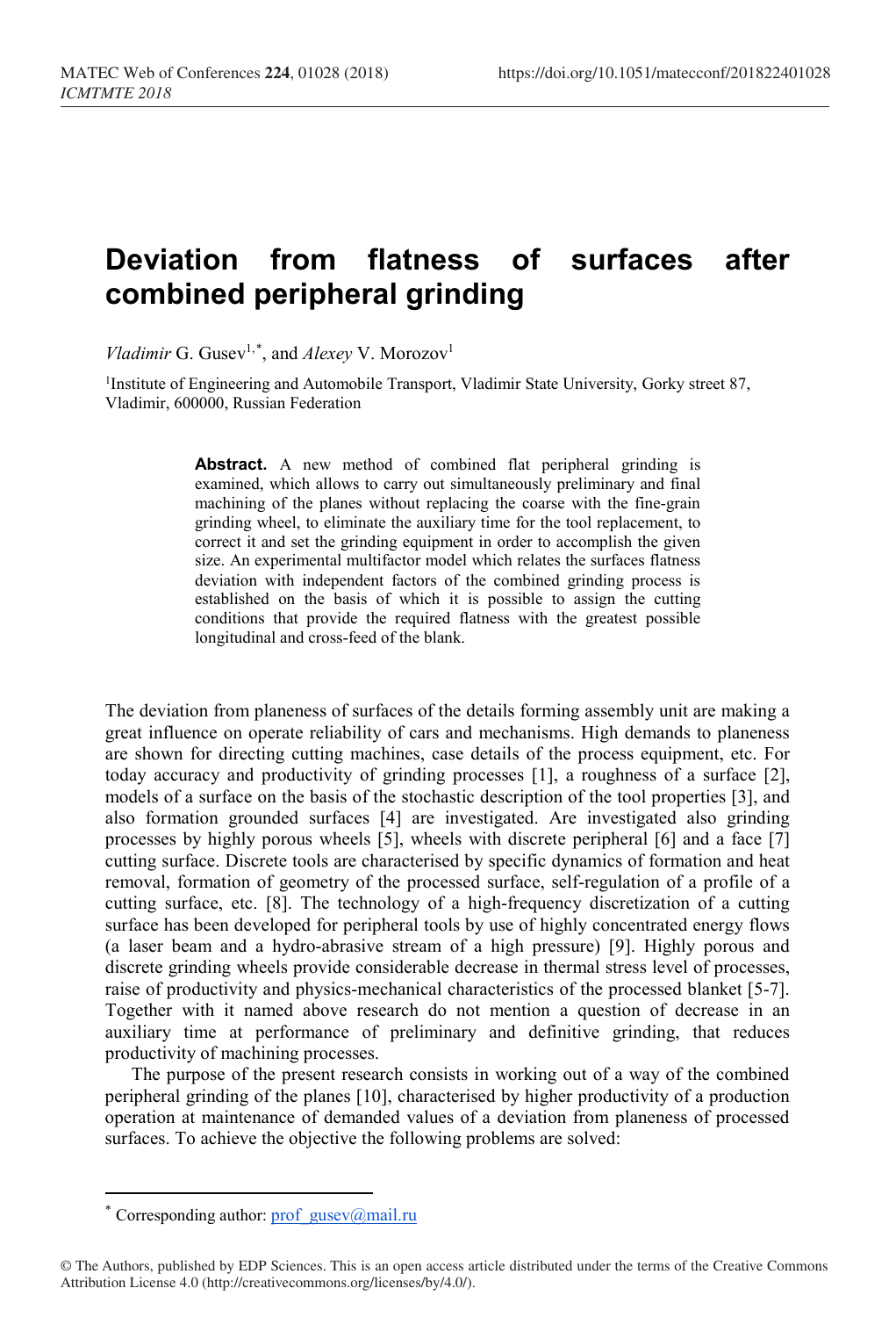- to develop new a way of the peripheral grinding, allowing to spend simultaneously preliminary and definitive machining of planes on one rig without replacement of a coarsegrained wheel by the fine-grained;

- to plan and realise the experiment, allowing to instal the multifactorial models, connecting independent factors of process of combined grinding with parametre of optimisation - a deviation from planeness of surfaces:

- geometrically to interpret the gained multifactorial models, therefore to gain 3*D-XYZ* a surface-drawing and *3D-XYZ* the contours-drawing, quantitatively characterising parametre of optimisation as entrance independent factors;

- to develop well-founded recommendations to destination regimes of the combined grinding, providing demanded values of a deviation from planeness of the processed surfaces at the greatest possible productivity of machining.

The tool for the combined grinding consists of fine-grained 1, the coarse-grained 2 grinding wheels, fixed on a spindle 3, which is rotated on arrow *Dr* (Fig. 1, *a*).



**Fig. 1.** Workpiece machining by coarse-grained wheel (*a*), by the coarse also fine-grained wheels (*b*) and the form of a surface after grinding process (*c*) [10].

Before machining the workpiece 4 is located behind the coarse-grained wheel 2 (see from the position of the worker 5, who is operating the machine tool), which begins the grinding operation by the first. The radial component *Py* of cutting force acts and bends a spindle. At included longitudinal and cross-feed in the direction of the arrows *Dspr* and *Dsp* increases the contact square of workpiece 4 with the coarse-grind wheel 2, hence, the cutting force and elastic displacements of the spindle also increases during the grinding time. Then, the fine-grain grinding wheel  $1$  (Fig. 1,  $b$ ) also enters into cutting process, what causes a further increment of the force *Pyi* and the mentioned elastic displacements. When both wheels are in the work, the elastic displacements of the spindle reach a maximum value, but at the decrease of contact square of workpiece with the grinding wheels 1 and 2, they gradually become equal to zero.

As a result of the change of the elastic displacements, the machined surface represents a convex *LMNR* contour with a flatness deviation equal to:

$$
Y_{max} = \{Py1 + Py2\} / J_s , \qquad (1)
$$

where  $Py1, Py2$  – the radial component of cutting force, created by the work of coarse and fine-grain wheel, respectively;  $Js -$  is the stiffness of the spindle with the installed grinding wheels in perpendicular direction to the machined surface.

The tool for the combined grinding allows to carry out additional technological pass, in which finish machining is carried out by fine-grained wheel at move of workpiece in direction from the operator 5. That the coarse-grained wheel did not damage the definitively processed surface, diameter *Dpr* of its cutting surface should be less diameter *Do* of a fine-grained wheel. Minimum values of flatness deviation and of other quality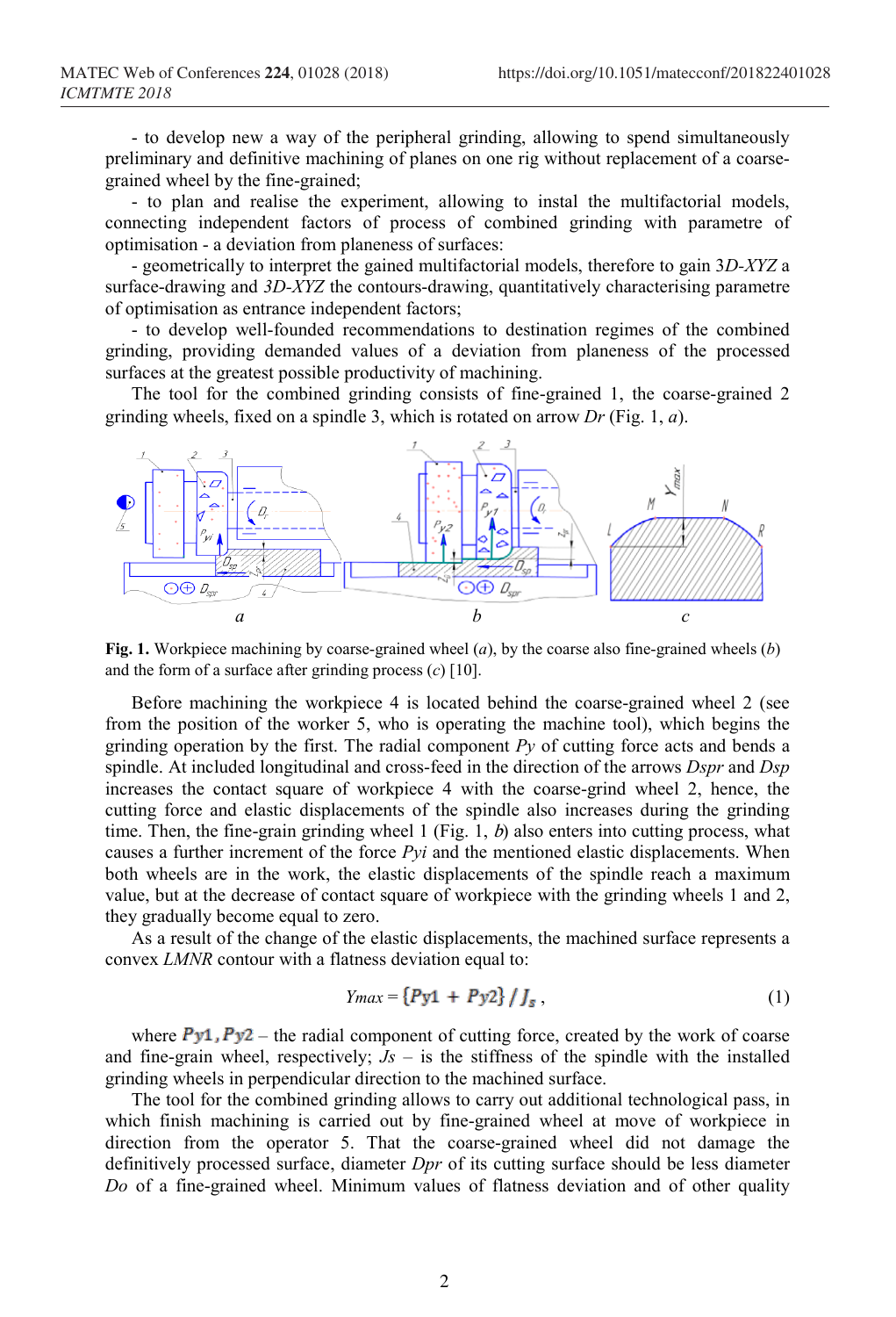indicators of the surface layer are providedm when the fine-grained wheel performs the final pass with an allowance, equal to:

$$
to = Ymax + Rmax + T, \qquad (2)
$$

where *Ymax, Rmax*, *T* – accordingly a deviation from planeness, the maximum microgeometry and depth of a defective layer, which have been generated at grinding by coarse-grained wheel.

The maximum microgeometry Rmax and the depth *T* of the defective layer are determined by using depending on the applied characteristic of abrasive material of the coarse-grinded wheel, regime of its editing and the cutting regime. The deviation from planeness *Ymax* can be calculated at a known grinding regime, force loading on an edge tool, workpiece, and a spindle rigidity. Combined grinding is characterized by a higher productivity by comparison with the traditional grinding, because it allows to exclude or substantially reduce the auxiliary time for technological operation: the replacement of the coarse by the fine-grain grinding wheel, its truing and the adjustment of the machining tool for a size and etc. For definition of technological possibilities of the combined grinding a multifactorial experiment on the surface-grinding machine 3*G*71*M* has been realised.

The preliminary grinding was performed with a coarse grinding wheel PP 250\*76\*20 25А*F*46*L*8*V*5*А*2 GOST *R*52381-2005, GOST *R*52587-2006, and the final grinding with a *PP* 250\*76\*10 25А*F*90*K*8*V*5*А*2 on a cutting speed of 35 m/s. During the traditional machining, the same machine tool, the same cutting regimes and grinding wheels were used, but after the preliminary machining with the coarse grinding wheel, this one was replaced by the fine-grain grinding wheel. Workpieces-plates with dimensions 100·100·30 mm from steel 30*HGCA* with hardness  $HB = 29,0.35,5$  by using of a coolant of a 5% aqueous solution of *LACTVCA WBA* 5400 were machined. The flatness deviation of the ground surface has been measured by device *IGP GOST* 28798-90. The plan of the full factorial experiment  $N = 2<sup>3</sup> = 8$  was realized. Independent factors were chosen: allowance thickness *t*, taken off for the double course of a workpiece; longitudinal Spr and cross *Sp* feed of the workpiece. For optimization parameter the deviation from planeness of surfaces, subjected to the combined grinding is accepted. As a result of the statistical data processing, some regression equations were obtained, which reflect the influence of each one of the factors on the optimization parameter:

$$
\Delta pl = 2{,}80 + 330^*t \,, \tag{3}
$$

$$
\Delta pl = 2{,}63 + 0{,}39*Spr, \qquad (4)
$$

$$
\Delta pl = 5.5 + 0.167 * Sp \tag{5}
$$

where  $\Delta p l$  is the natural designation of the optimization parameter; *t*, *Spr*, *Sp* – are the natural designation of the factors.

The interactive influence of the factors *t* and *Spr* on the parameter  $\Delta pl$  is described by the regression equation:

$$
\Delta pl = 0,105 + 305 \cdot t + 0,37 \cdot Spr. \tag{6}
$$

The graphical interpretation of the model (6) is presented by the 3*D-XYZ* surface-graph (Fig. 2), in which the values of the factors *t* and *Spr* are represented in the horizontal plane, and the flatness deviation values of the ground surfaces are indicated vertically. To the right of a response surface (a colour inclined plane) six rectangles with the numbers reflecting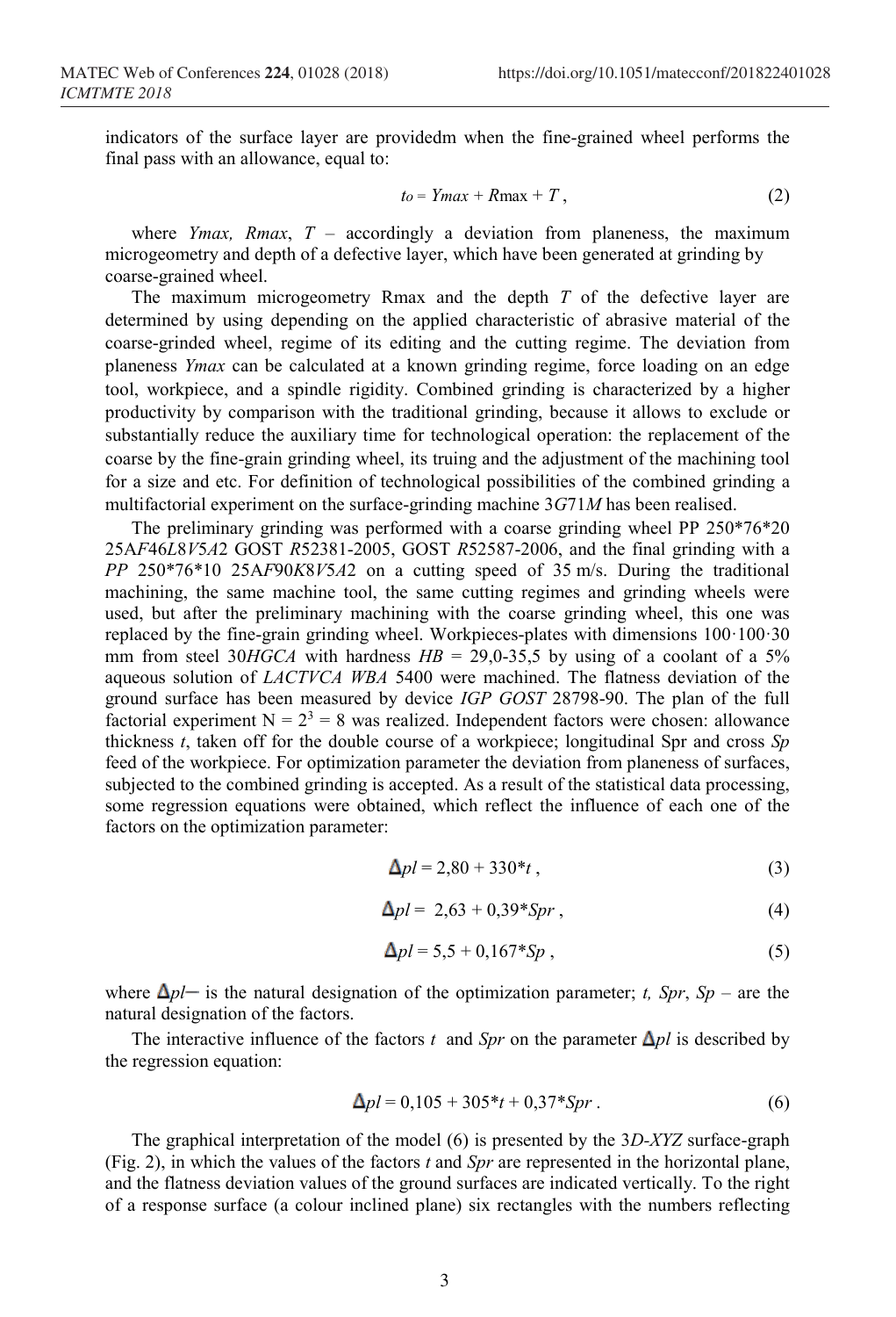values of a deviation from planeness are presented. The minimum values of the parameter  $\Delta pi < 2$  mkm are typical for the dark green rectangle (the bottom rectangle in a column), and the values  $\Delta pi$  > 10 mkm for the top rectangle of dark brown colour. The response surface has colours similar to the colours of the rectangles, what allows to determine the deviation from flatness  $\Delta pl$  of the surfaces for specific values of the removed allowance t and the longitudinal feed *Spr* of the workpiece. These experimental data are necessary for well-founded appointment of a regime of the combined grinding depending on demands to the planeness limited by the drawing of a product.

The interactive influence of the thickness *t* of the allowance and the cross-feed *Sp* on the flatness deviation is described by the regression equation:



**Fig. 2.** 3*D-XYZ* surface-graph of the interactive influence of the allowance *t* and longitudinal feed *Spr* of the workpiece on the optimization parameter.

The graphical interpretation of the multifactor model (7) is presented by the 3*D-XYZ* surface-graph (Fig.3). The column to the right of the response surface contains five rectangles. They evidence about a smaller dispersion of the flatness deviation of the ground surface in a comparison with the multi-factor model (6). The interactive influence of the longitudinal *Spr* and cross-feed *Sp* on the parameter  $\Delta pl$  of the ground surface is described by the regression equation:

$$
\Delta pl = 2{,}545 + 0{,}37*Spr + 0{,}1*Sp. \tag{8}
$$

The graphical interpretation of model (8) is presented by the 3*D-XYZ* surface-graph (Fig. 3). The comparison of (6) - (8) and 3*D-XYZ* graphics-surfaces (Fig. 1) - (Fig. 3) shows, that the longitudinal feed has a greatest influence on the flatness deviation of surfaces, subjected to the combined grinding. The cross-feed *Sp* of workpiece influences on the parameter  $\Delta pl$  in a greater degree, than a removed allowance *t*, but in smaller degree, than a longitudinal feed *Spr*. A growth of independent factors *Spr, Sp* and *t* leads to a deeper introduction of cutting abrasive grains of a coarse-grained wheel into a metall. Under the influence of the force load the sharp peaks of the abrasive grains are rounded off.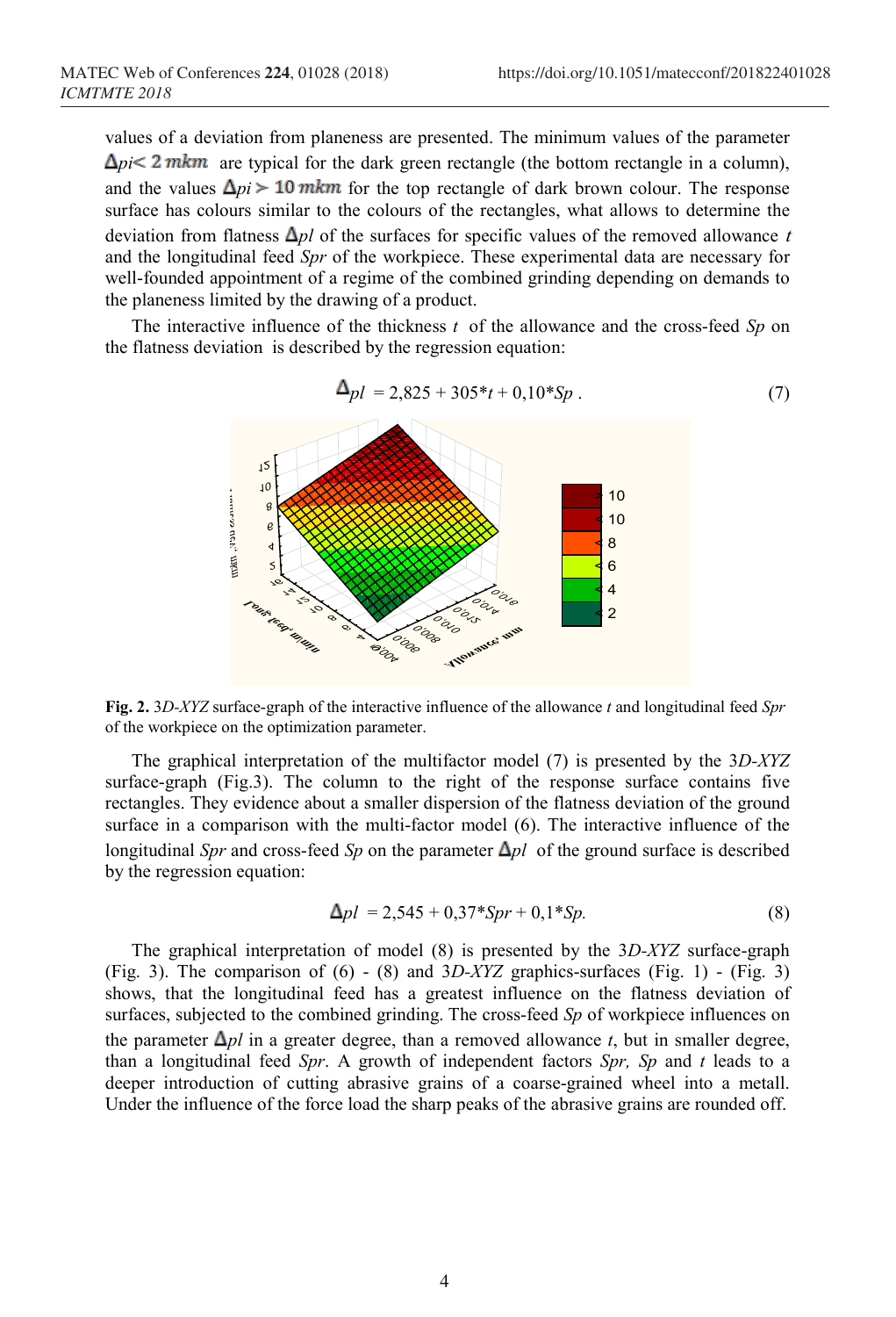



The wear and waviness of the cutting surface of the wheel during grinding are increased. The changed initial geometry of the cutting surface of the coarse grinding wheel is copied onto the machined surface, causing an increasing of the flatness deviation.  $\Delta pl$ 3*D-XYZ* projections-graphs (Fig. 5, a-c) are very informative and important for process engineers, who design new finishing processes. On the basis of 3*D-XYZ* projections-graphs a valid choice of the combined grinding mode is carried out. The process engineer, projecting operation of combined grinding, on the value of parameter  $\Delta pl$  indicated in the drawing of a detail, chooses a rectangle, which colour corresponds to the set deviation from planeness, then on value of a thickness of the allowance, which is subject to removal, defines on an axis of ordinates (fig. 5, and,) the value of longitudinal and cross-section feed of workpiece. Further he finds crossing of values of longitudinal and cross-section feed (Fig. 5,), thus a colour of the strip, corresponding to crossing of named feeds, should coincide with colour of an initial rectangle.



**Fig. 4.** 3*D-XYZ* surface-graph of the interactive influence of the longitudinal *Spr* and cross-feed *Sp*.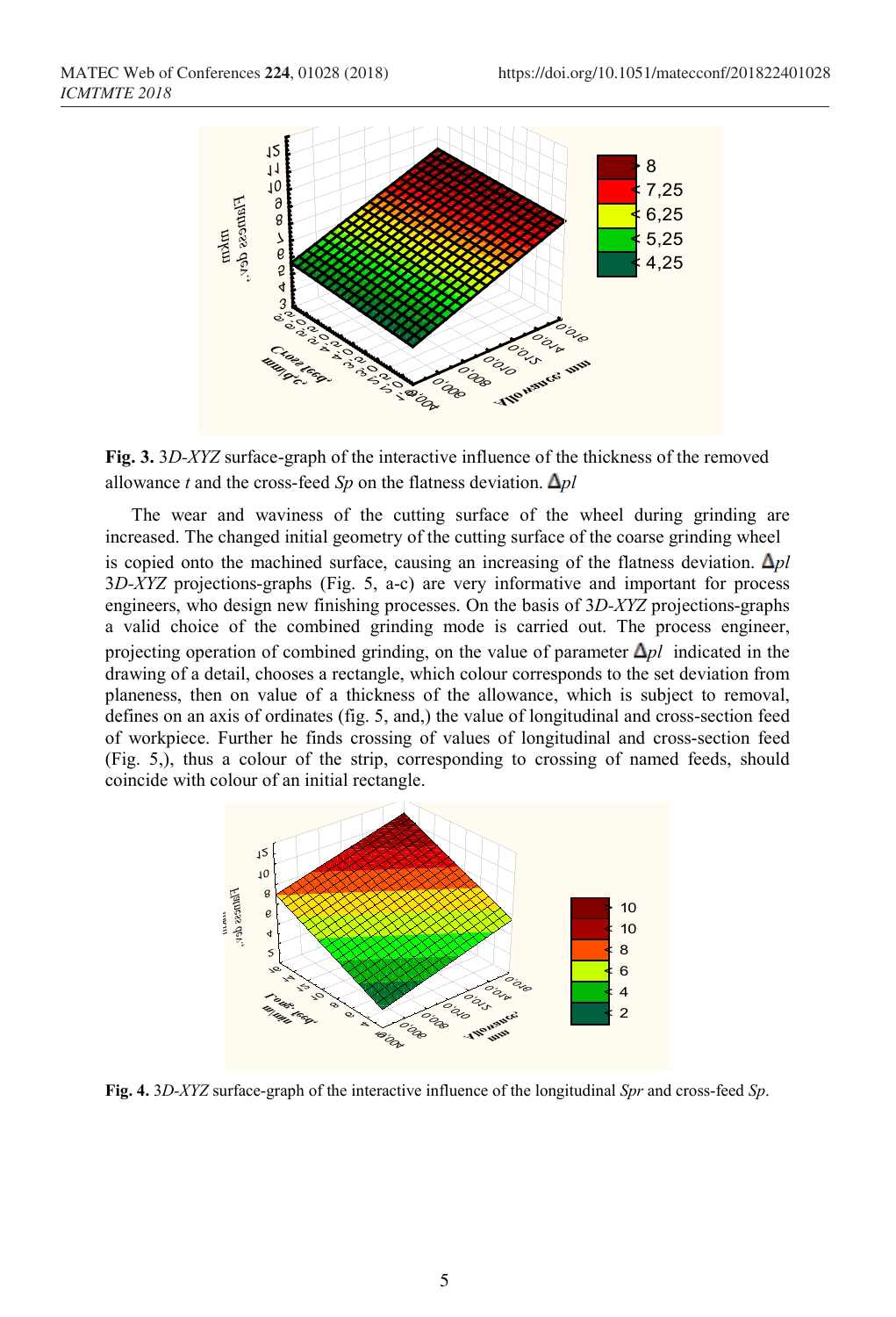

**Fig. 5.** 3*D-XYZ* projection-graphs of the interactive influence of allowance *t* and longitudinal feed *Spr* (*a*); cross-feed *Sp* and allowance *t* (*b*); longitudinal *Spr* and cross-feed *Sp* (*c*) on the flatness deviation  $\Delta pl$  of the surfaces.

The last process is performed to verify the correctness of the selected workpiece feeds, and for that, the regression equations  $(6)$  -  $(8)$  can also be used. As appears from the above, appointment of a mode of the combined grinding occupies insignificant time, thus a mode provides a deviation from planeness of the processed surface, set by the drawing.The comparison of the optimization parameter of the surfaces, machined by the traditional and proposed processe, showed, that after the manufacturing step by a combined tool the flatness deviation more on (6-8) %. It is explained by the perturbations of the fine-grain grinding wheel from the side of coarse-grain wheel. If drawing demands to optimization parameter  $\Delta p l$  are not observed, so a final technological step should be executed at use only of a fine-grained grinding wheel. In this case, the deviation from planeness of the surfaces, processed by traditional and proposed technology, is analogous.

Thus, combined grinding does not concede traditional one according to the flatness deviation parameter and simultaneously allows to exclude or considerably to reduce the auxiliary time for performance of technological operation, what leads to increase of machining productivity.

## **References**

- 1 I.I. Koltunov, Iu.S. Stepanov, A.S. Tarapanov. Raise of accuracy and quality of grinding of internal curvilinear surfaces. Moscow, 270 (2007).
- 2 Yu. K. Novoselov, V. Bogutsky, L.Shron, and A. Kharchenko. Forecasting the surface roughness of the workpiece in the round external grinding. MATEC Web of Conferences **129** (2017).
- 3 Yu.K. Novoselov, D.A. Kainov, S.M. Bratan, The construction of the model of a ground surface on the basis of a stochastic description of the properties of the tool,